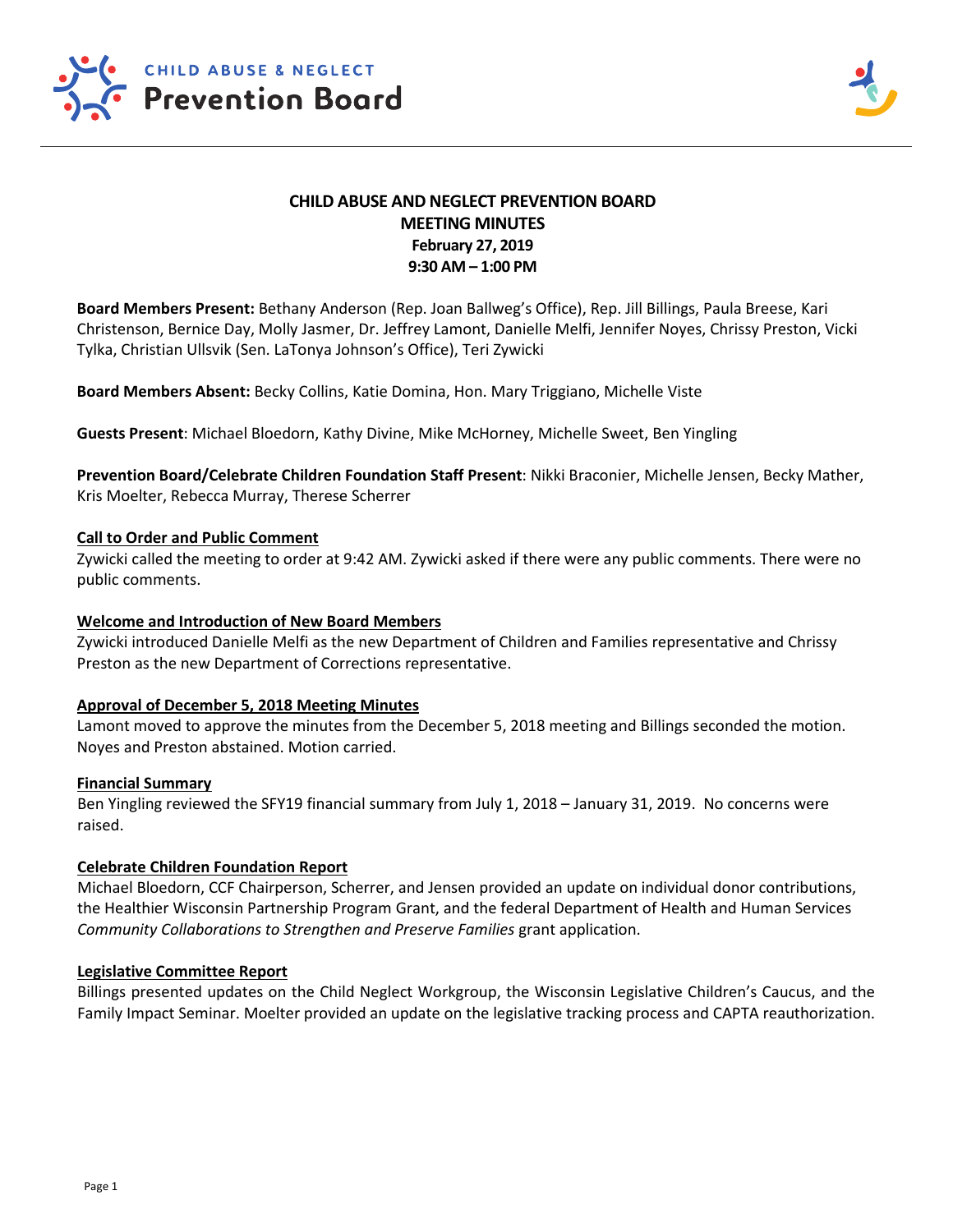

## **Grants Committee Report**

### **1. SFY 20 Renewals**

## **A. Parent Education Initiative**

• **Supporting Families Together Association** – Tylka moved to approve the renewal and Noyes seconded the motion. Breese recused herself. Motion carried.

## **B. Public Awareness**

• **KW2** – Tylka moved to approve the renewal and Lamont seconded the motion. Motion carried.

## **C. Intergovermental Agreements**

- **Board of Regents – UW Madison School of Social Work** Lamont moved to approve the agreement and Billings seconded the motion. Noyes recused herself. Motion carried.
- **Board of Regents – UW Milwaukee (Family Connects Evaluation and Protective Factors Training)** – Tylka moved to approve the Family Connects Evaluation agreement and Lamont seconded the motion. Motion carried. Tylka moved to approve the Protective Factors Training extension and Billings seconded the motion. Motion carried.
- **Board of Regents – UW Extension** Tylka moved to approve the agreement and Jasmer seconded the motion. Motion carried.
- **Waupaca County Department of Health and Human Services** Noyes moved to approve the agreement and Tylka seconded the motion. Motion carried.
- **Winnebago County Department of Human Services** Lamont moved to approve the agreement and Noyes seconded the motion. Motion carried.
- **Menomonie County** Lamont moved to approve the agreement and Tylka seconded the motion. Motion carried.
- **UW Extension Door County –** Noyes moved to approve the agreement and Lamont seconded the motion. Motion carried.

## **D. Abusive Head Trauma Prevention Grant**

- **Gundersen Lutheran Medical Foundation, Inc.** Lamont moved to approve the renewal and Noyes seconded the motion. Motion carried.
- **Children's Hospital and Health System, Inc.**  Tylka moved to approve the renewal and Lamont seconded the motion. Motion carried.
- **Family Resource Center St. Croix Valley, Inc.** Lamont moved to approve the renewal and Christenson seconded the motion. Motion carried.
- **University of Wisconsin Hospitals and Clinics Authority, American Family Children's Hospital** Noyes moved to approve the renewal and Billings seconded the motion. Motion carried.

## **E. Wisconsin Prevention Reporting System**

• **University of Kansas Center for Research, Inc.** – Lamont moved to approve the renewal and Tylka seconded the motion. Motion carried.

## **2. SFY 20 Approvals**

**A. SFY 20 Child Sexual Abuse Prevention Grant Letter of Intent Approval** – Tylka moved to approve issuing a letter of intent to Children's Service Society of Wisconsin (Children's Hospital of Wisconsin Community Services) and Christenson seconded the motion. Motion carried.